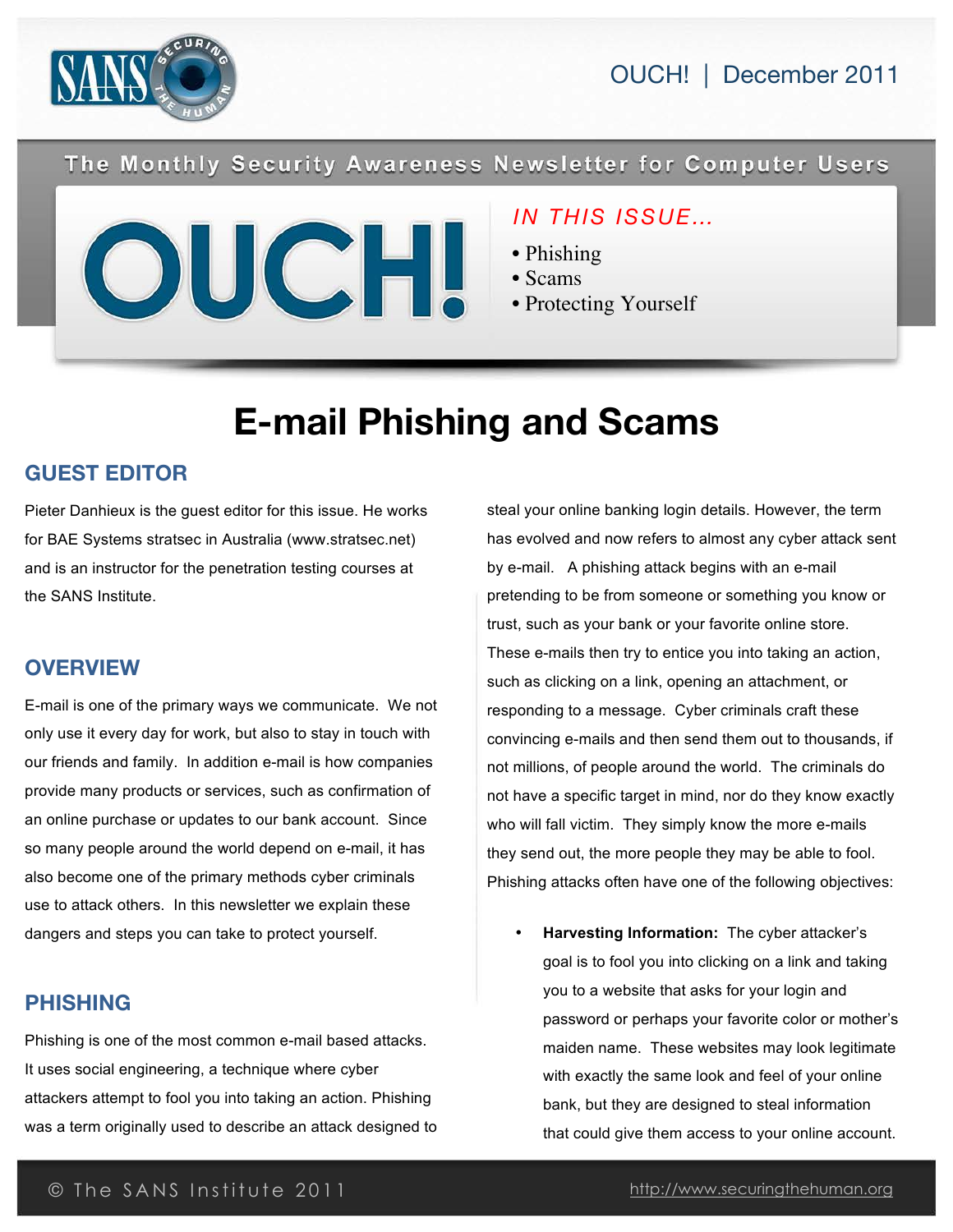### OUCH! | December 2011



### **E-mail Phishing and Scams**

- **Controlling your computer through malicious links:** Once again, the cyber attacker's goal is for you to click on a link. However, instead of harvesting your information, the goal is to infect your computer**.** If you click on the link, you are directed to a website that silently launches an attack against your browser, and, if successful, these cyber criminals have full control over your computer.
- **Controlling your computer through malicious attachments**: These are phishing e-mails that have infected attachments, such as infected PDF files or Microsoft Office documents. If you open these attachments they attack your computer, and if successful, give the attacker complete control.

#### **SCAMS:**

Scams are nothing new; these are attempts by criminals to defraud you. Classic examples include notices that you've won the lottery (even though you never entered it) or that a dignitary needs to transfer millions of dollars into your country and would like to pay you to help with the transfer. They will then tell you that you have to pay a processing fee before you can get your money. After you pay these fees the criminals disappear, never to be heard from again.

### **PROTECTING YOURSELF**

In most cases simply opening an e-mail is safe. For most attacks to work you have to do something after reading the e-mail (such as opening the attachment, clicking on the link,



*Use common sense, if an email seems odd or too good to be true it is most likely an attack.*

or responding to the request for information). If after reading an e-mail you think it is a phishing attack or scam, simply delete the message. Here are some indications if an e-mail is an attack.

- **●** Be suspicious of any e-mail that requires immediate action or creates a sense of urgency. This is a common method used to trick people.
- **●** Be suspicious of e-mails addressed to "Dear Customer" or some other generic salutation.
- **●** Be suspicious of grammar or spelling mistakes, most businesses proofread their messages very carefully.